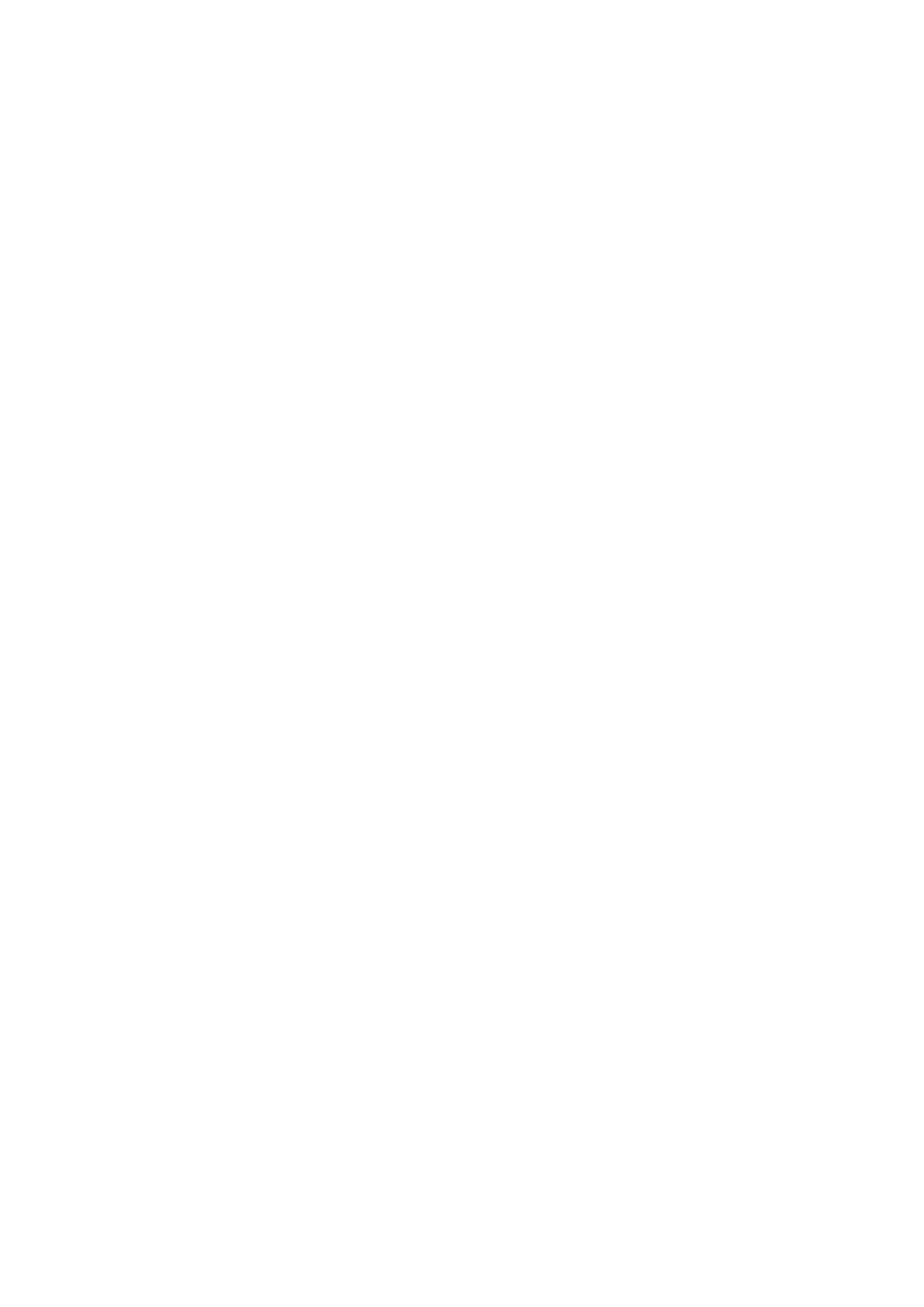## **Contents**

If you require this document in an alternative format, such as large print, please email [is.skills@ed.ac.uk.](mailto:is.skills@ed.ac.uk)

Copyright © IS 2014

Permission is granted to any individual or institution to use, copy or redistribute this document whole or in part, so long as it is not sold for profit and provided that the above copyright notice and this permission notice appear in all copies.

Where any part of this document is included in another document, due acknowledgement is required.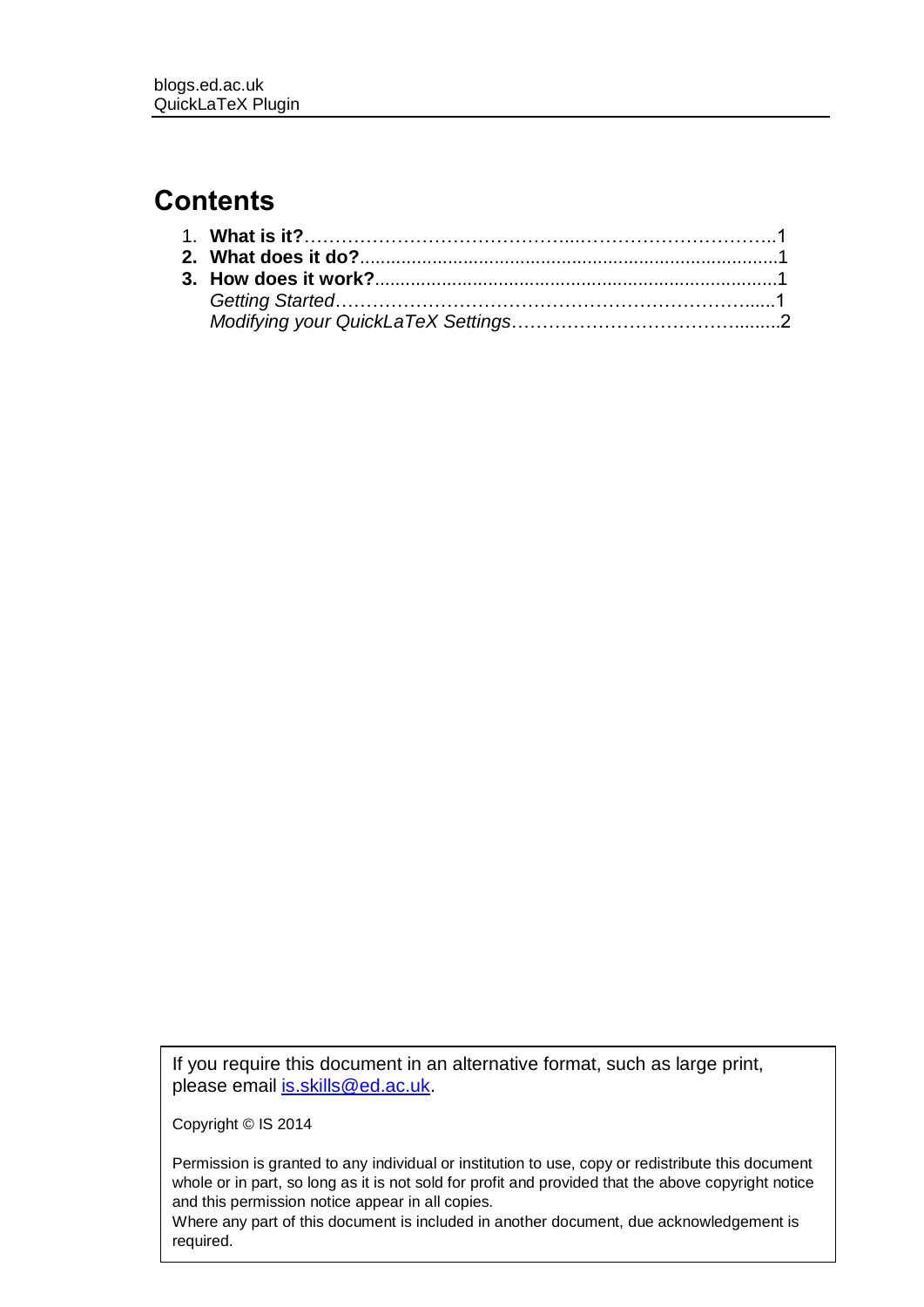#### **1. What is it?**

QuickLaTeX plugin enables you to add math formulas and graphics in WordPress using LaTeX and TikZ.

## **2. What does it do?**

This plugin lets you use native LaTeX syntax directly in the posts, pages and comments without special enclosing tags for every equation. It then lets you customize those graphics and formulas by modifying colour, size and position during the writing process.

#### **3. How does it work?**

Once the plugin is activated, a **QuickLaTeX** section will appear at the bottom of your **Dashboard SideBar**. Clicking on this will open a new page divided in 5 menus. The first menu, getting started explains how to activate and use the plugin. The others offer setting modification.

#### ➔ **Getting Started**

1) To activate QuickLaTeX while writing a post, use the shortcode [latexpage] when in text editor mode. This mode can be found, when writing a post, by clicking on the **Text** tab on the top right-hand side of your writing box (see below).



- 2) After using this shortcode you will be able to insert LaTeX expressions directly into the text by surrounding them with  $\frac{1}{2}...$  or place them displayed with  $\frac{1}{2}$ .  $\frac{1}{3}$  as you usually do typing offline LaTeX documents.
- 3) See below to get a preview of how QuickLaTeX expressions appear within the blog

```
[latexpage]
At first, we sample f(x)$ in the $N$ ($N$ is odd) equidistant points around
Sx^{\wedge *}\$:
M
   f_k = f(x_k), \; x_k = x^*+kh, \; k=-\frac{N-1}{2}, \dots, \frac{N-1}{2}\mathbf{V}where $h$ is some step.
Then we interpolate points \{\langle x_k, f_k \rangle\} by polynomial
\begin{equation} \label{eq:poly}
   P_{N-1}(x) = \sum_{j=0}^{N-1} (N-1)(a_jx^j)\end{equation}
Its coefficients $\{a_j\}$ are found as a solution of system of linear equations:
\begin{equation} \label{eq:sys}
   \left\{ P_{N-1}(x_k) = f_k\right\},\quad k=-\frac{N-1}{2},\dots,\frac{N-1}{2}
\end{equation}
Here are references to existing equations: (\ref{eq:poly}), (\ref{eq:sys}).
Here is reference to non-existing equation (\ref{eq:unknown}).
```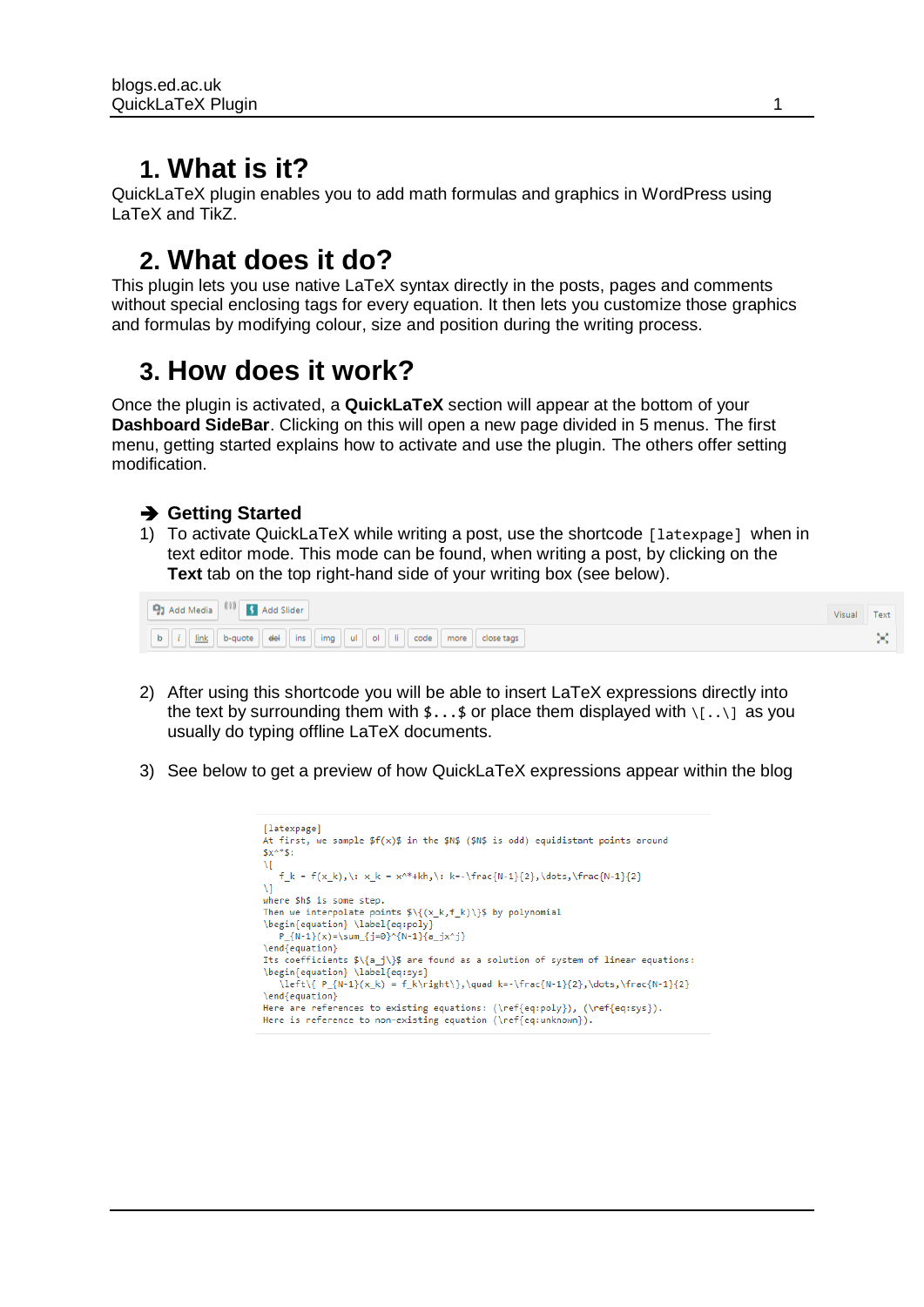At first, we sample  $f(x)$  in the  $N$  ( $N$  is odd) equidistant points around  $x^*$ :

$$
f_k = f(x_k), x_k = x^* + kh, k = -\frac{N-1}{2}, \ldots, \frac{N-1}{2}
$$

where  $h$  is some step. Then we interpolate points  $\{(x_k, f_k)\}\$  by polynomial

$$
P_{N-1}(x) = \sum_{j=0}^{N-1} a_j x^j
$$
 (1)

Its coefficients  $\{a_i\}$  are found as a solution of system of linear equations:

$$
\{P_{N-1}(x_k) = f_k\}, \quad k = -\frac{N-1}{2}, \dots, \frac{N-1}{2} \tag{2}
$$

Here are references to existing equations:  $(1)$ ,  $(2)$ . Here is reference to non-existing equation (??).

4) To modify size, colour, background or align simply add the corresponding attribute tag within the expression as arguments of  $\quotimes \lceil \cdot \frac{1}{1 - \frac{1}{1 - \frac{1}{1 - \frac{1}{1 - \frac{1}{1 - \frac{1}{1 - \frac{1}{1 - \frac{1}{1 - \frac{1}{1 - \frac{1}{1 - \frac{1}{1 - \frac{1}{1 - \frac{1}{1 - \frac{1}{1 - \frac{1}{1 - \frac{1}{1 - \frac{1}{1 - \frac{1}{1 - \frac{1}{1 - \frac{1}{1 - \frac{1}{1 - \frac{1}{1 - \frac{1}{1 - \frac{1}{1 - \$ See below to get a preview of how expressions appear within the blog.

$$
f(x) = \int_1^{\infty} \frac{1}{x^2} dx = 1
$$

5) In order to create mathematical graphs, use tikzpicture and pgfplots within your expression. See below to get a preview of how expressions appear within the blog.

```
\begin{tikzpicture}
[+preamble]
   \usepackage{pgfplots}
   \pgfplotsset{compat=newest}
[/preamble]
   \begin{axis}
   \addplot3[surf,domain=0:360,samples=40] {cos(x)*cos(y)};
   \end{axis}
\end{tikzpicture}
```